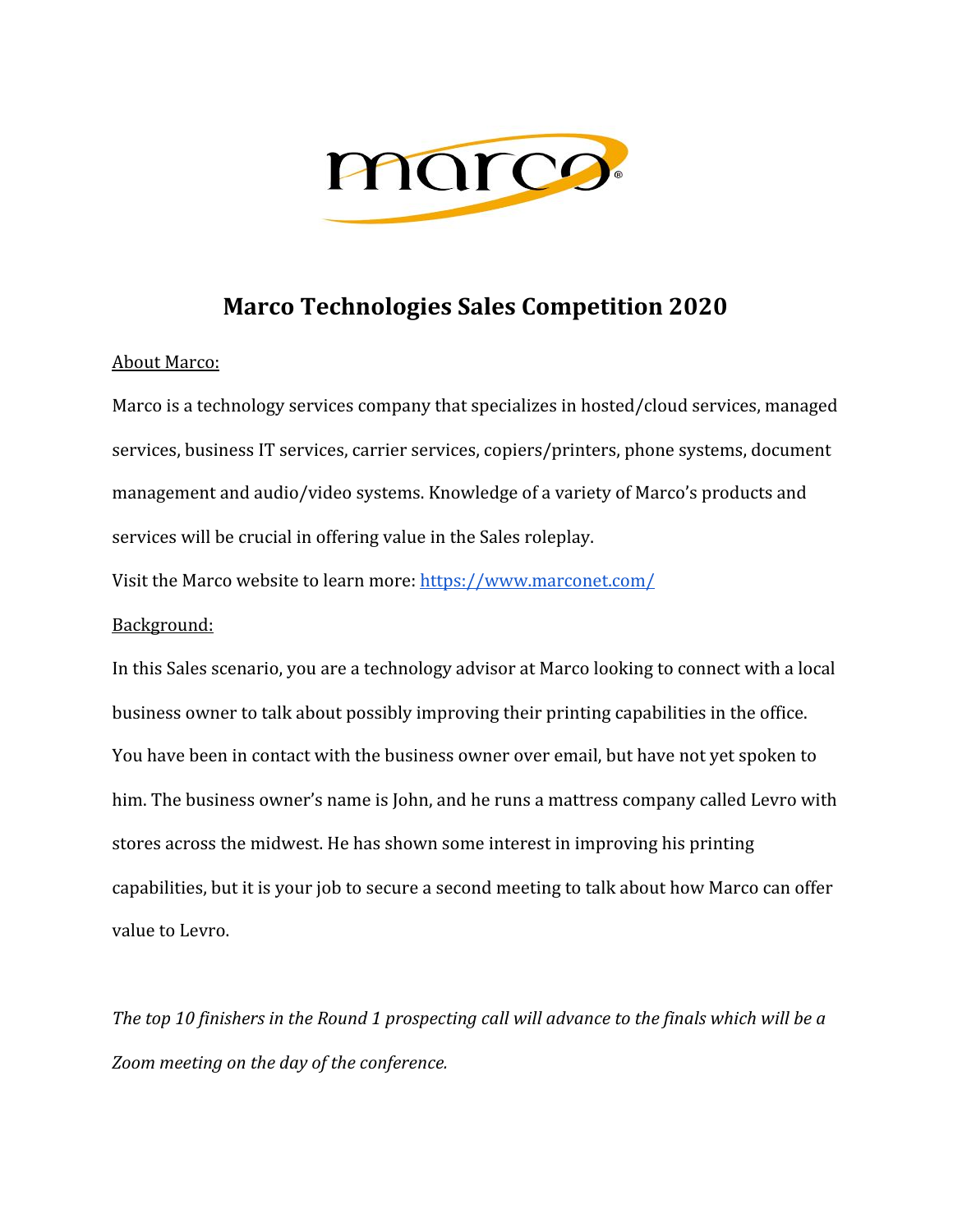#### Round 1

The first round will be a 10 minute prospecting call that will take place over the phone where you will uncover John's needs at Levro and secure an "in person" meeting. As you begin to discover Levro's needs, you will then be able to recommend an appropriate product or service that Marco offers to add value to Levro. It will be your job to overcome initial objections in regards to time constraints, value, and price. Your round 1 prospecting call will be judged on these aspects:

- Building Rapport (15%)
- $\bullet$  Uncovering needs (35%)
- Overcoming objections (25%)
- Securing "in person" meeting (25%)

#### Round 2

*If you advance to the finals round, you will receive an email by noon on conference day with your time and directions on how to access the Zoom meeting.*

After securing the "in person" meeting with John, you will look to move along with your conversation about Marco's products and services. The goal of this 10 minute Zoom meeting is to persuade John to commit to buying the particular product or service that will be of the most value to Levro. John will have several objections to your pitch which you will need to overcome in order to secure the sale. Remember, you are judged based on your ability to sell a product that is useful to John and his company (this does not necessarily mean the most expensive).